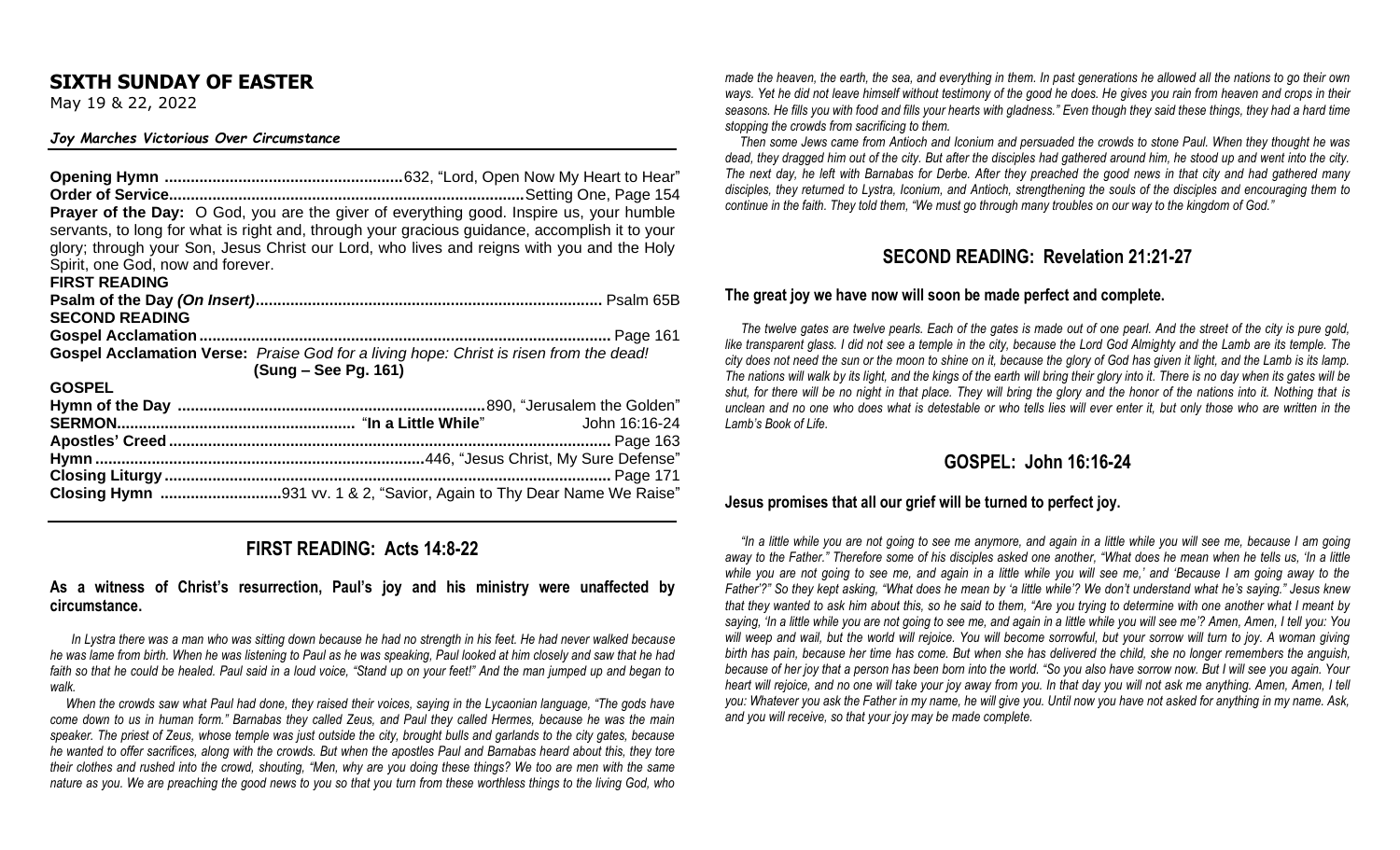# **ANNOUNCEMENTS**

**HEAD USHERS:** Ross Schultz/Wayne Schultz; next Sunday: Ronald Knueppel/Randy Sellnow **ORGANISTS!!** The **June** schedule is hanging on the **SCHOOL** bulletin board. Please look at your calendars in the near future and sign up for the date(s) you are willing to play for us. Thank you!

**PLANT EXCHANGE:** This year's plant exchange will take place on **Sunday (TODAY), May 22,** in the parking lot. Please check it out if interested and especially if you've made arrangements to pick some plants up from someone else.

**LAY DELEGATE NEEDED:** Pastor Mose is looking for someone to attend the SEW District Convention with him as a lay delegate. The conference is scheduled for **June 14-15, 2022,** at Wisconsin Lutheran College, Milwaukee. If this is something you would be interested in doing, please speak with Pastor Mose today! Thank you!

**GRADUATION/ASCENSION/RECOGNITION NIGHT:** The graduation of St. Matthew's eighth grade class will be held on **Thursday, May 26,** at the **7:00 PM** worship service. Please also note that Ascension Day falls on this same date. Immediately following the Graduation/Ascension Day Service, Recognition Night festivities will take place in the gym. It should also be noted that the service and sermon will be the same for both Thursday (5/26) evening and Sunday (5/29) morning.

**MEMORIAL DAY – AMERICAN LEGION OBSERVANCE:** For those of you who may be interested in attending the Mayville American Legion Memorial Day Observance which will be held in St. Matthew's Cemetery on **Monday, May 30, 2022,** it is *tentatively* scheduled to begin at **8:30 AM.** However, please watch your local papers for any changes to this observance as we understand this is always subject to change.

**WE THANK** the adult choir for enriching our Sunday service with their song!

# **OUR GIFTS TO THE LORD**

**Attendance:** Thursday: 25; Sunday: 149 **Offerings:** \$4,086.00 **Tuition:** \$1,323.75; **4K Tuition:** \$221.85  *(Budget Amount Needed Each Week: \$6,661.00)* **Special Funds:** Altar Offering: \$1,760.00

# **OUR WEEK AT ST. MATTHEW'S**

| Sunday:   | <b>Plant Exchange - Immediately following worship</b><br>service (in parking lot)                            |
|-----------|--------------------------------------------------------------------------------------------------------------|
| Thursday: | <b>SCHOOL – NOON DISMISSAL</b><br>Graduation/Ascension Day Worship Service7:00 PM<br><b>SCRIP ORDERS DUE</b> |
| Sunday:   | Worship Service (Fellowship Sunday) 9:00 AM                                                                  |